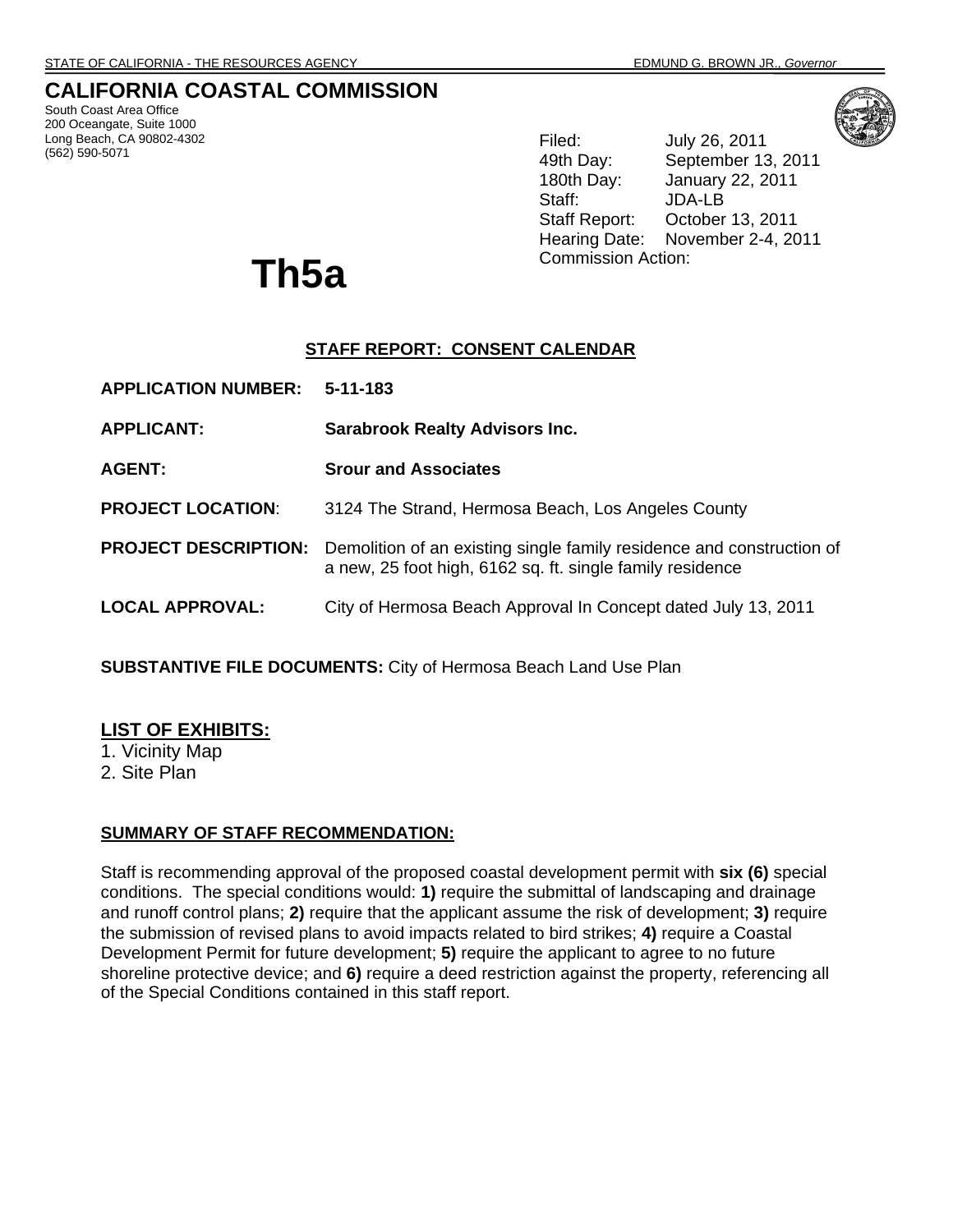### **I. STAFF RECOMMENDATION:**

Staff recommends that the Commission adopt the following resolution to **APPROVE** the coastal development permit application with special conditions:

#### *MOTION: I move that the Commission approve coastal development permit applications included on the consent calendar in accordance with the staff recommendations.*

Staff recommends a **YES** vote. Passage of this motion will result in approval of all permits included on the consent calendar. An affirmative vote of a majority of the Commissioners present is needed to pass the motion.

# **RESOLUTION TO APPROVE THE PERMIT:**

The Commission hereby **APPROVES** a coastal development permit for the proposed development and adopts the findings set forth below on grounds that the development as conditioned will be in conformity with the policies of Chapter 3 of the Coastal Act and will not prejudice the ability of the local government having jurisdiction over the area to prepare a Local Coastal Program conforming to the provisions of Chapter 3 of the Coastal Act. Approval of the permit complies with the California Environmental Quality Act because either 1) feasible mitigation measures and/or alternatives have been incorporated to substantially lessen any significant adverse effects of the development on the environment, or 2) there are no further feasible mitigation measures or alternatives that would substantially lessen any significant adverse impacts of the development on the environment.

#### **II. STANDARD CONDITIONS:**

- 1. Notice of Receipt and Acknowledgment. The permit is not valid and development shall not commence until a copy of the permit, signed by the permittee or authorized agent, acknowledging receipt of the permit and acceptance of the terms and conditions, is returned to the Commission office.
- 2. Expiration. If development has not commenced, the permit will expire two years from the date this permit is reported to the Commission. Development shall be pursued in a diligent manner and completed in a reasonable period of time. Application for extension of the permit must be made prior to the expiration date.
- 3. Interpretation. Any questions of intent or interpretation of any condition will be resolved by the Executive Director or the Commission.
- 4. Assignment. The permit may be assigned to any qualified person, provided assignee files with the Commission an affidavit accepting all terms and conditions of the permit.
- 5. Terms and Conditions Run with the Land. These terms and conditions shall be perpetual, and it is the intention of the Commission and the permittee to bind all future owners and possessors of the subject property to the terms and conditions.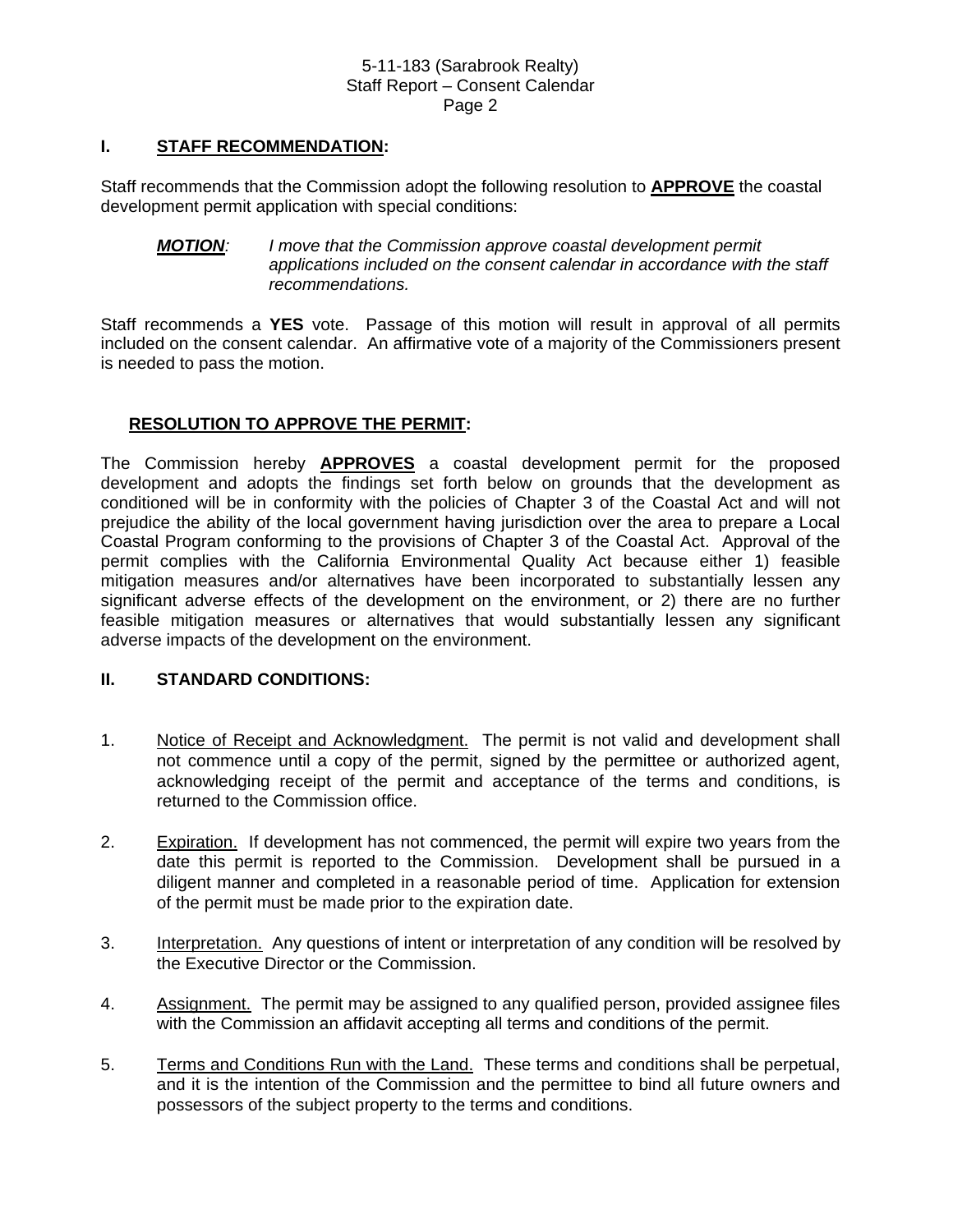#### **III. SPECIAL CONDITIONS**

#### **1. Water Quality, Drainage and Landscaping Plans**

A. **PRIOR TO ISSUANCE OF THE COASTAL DEVELOPMENT PERMIT**, the applicant shall submit for the review and approval of the Executive Director, a drainage plan showing roof drainage and runoff from all impervious areas directed to vegetated/landscaped areas wherever possible. Additional surface run-off should be directed to an infiltration basin system with attached sump pump for overflow removal to the public storm drain system. The applicant shall incorporate Best Management Practices (BMPs) into the construction and post-construction phases of the subject development.

B. Vegetated landscaped areas shall only consist of native plants or non-native drought tolerant plants, which are non-invasive. No plant species listed as problematic and/or invasive by the California Native Plant Society, the California Exotic Pest Plant Council, or as may be identified from time to time by the State of California shall be employed or allowed to naturalize or persist on the site. No plant species listed as a 'noxious weed' by the State of California or the U.S. Federal Government shall be utilized within the property.

C. The permittee shall undertake development in accordance with the approved final landscaping and drainage plans. Any proposed changes to the approved plan shall be reported to the Executive Director. No changes to the approved plan shall occur without a Commission amendment to this coastal development permit unless the Executive Director determines that no amendment is required.

# **2. Assumption of Risk, Waiver of Liability and Indemnity**

By acceptance of this permit, the applicant acknowledges and agrees (i) that the site may be subject to hazards from flooding, sea level rise, erosion and wave uprush; (ii) to assume the risks to the applicant and the property that is the subject of this permit of injury and damage from such hazards in connection with this permitted development; (iii) to unconditionally waive any claim of damage or liability against the Commission, its officers, agents, and employees for injury or damage from such hazards; and (iv) to indemnify and hold harmless the Commission, its officers, agents, and employees with respect to the Commission's approval of the project against any and all liability, claims, demands, damages, costs (including costs and fees incurred in defense of such claims), expenses, and amounts paid in settlement arising from any injury or damage due to such hazards.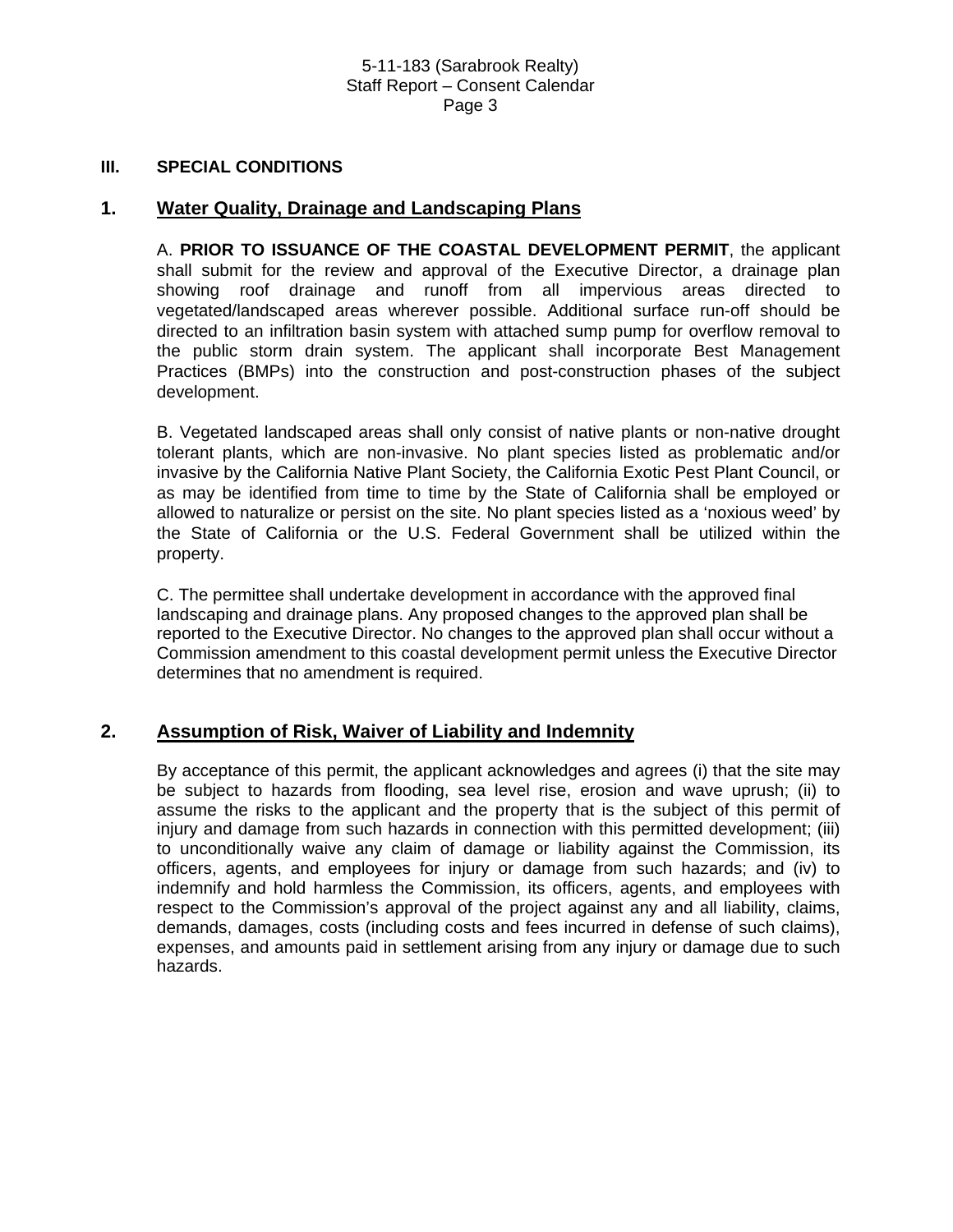# **3. Bird Strike Prevention**

A. Ocean front glass railings, fences, screen walls and gates subject to this permit shall use materials designed to minimize bird-strikes with the railing, screen wall, fence, or gate. Such materials may consist, all or in part, of wood; metal; frosted or partially-frosted glass, Plexiglas or other visually permeable barriers that are designed to prevent creation of a bird strike hazard. Clear glass or Plexiglas shall not be installed unless an ultravioletlight reflective coating and/or appliqués (e.g. stickers/decals) specially designed to reduce birdstrikes by reducing reflectivity and transparency are also used. Any coating or appliqués used shall be installed to provide coverage consistent with manufacturer specifications (e.g. one appliqué for every 3 foot by 3 foot area) and the recommendations of the Executive Director. Use of opaque or partially opaque materials is preferred to clear glass or Plexiglas and appliqués. All materials, coatings and appliqués shall be maintained throughout the life of the development to ensure continued effectiveness at addressing bird strikes and shall be maintained at a minimum in accordance with manufacturer specifications and as recommended by the Executive Director. **PRIOR TO ISSUANCE OF THE COASTAL DEVELOPMENT PERMIT, the permittee shall submit** final revised plans showing the location, design, height and materials of glass railings, fences, screen walls and gates for the review and approval of the Executive Director. Said plans shall reflect the requirements of this special condition.

B. The permittee shall undertake development in accordance with the approved final plans. Any proposed changes to the approved final plans shall be reported to the Executive Director. No changes to the approved final plans shall occur without a Commission amendment to this coastal development permit unless the Executive Director determines that no amendment is legally required.

# **4. Future Development**

A. This permit is only for the development described in coastal development permit No. 5-11-183. Pursuant to Title 14 California Code of Regulations section 13250(b)(6), the exemptions otherwise provided in Public Resources Code section 30610(b) shall not apply to the development governed by the coastal development permit No. 5-11-183. Accordingly, any future improvements to the structure authorized by this permit shall require an amendment to Permit No. 5-11-183 from the Commission or shall require an additional coastal development permit from the Commission or from the applicable certified local government.

# **5. No Future Shoreline Protective Device**

A. By acceptance of this permit, the applicant agrees, on behalf of himself and all other successors and assigns, that no shoreline protective device(s) shall ever be constructed to protect the development approved pursuant to Coastal Development Permit No. 5-11-183 including, but not limited to, the residence, garage, foundations, and patio, and any future improvements, in the event that the development is threatened with damage or destruction from waves, erosion, sea level rise, storm conditions or other natural hazards in the future. By acceptance of this permit, the applicant hereby waives, on behalf of himself and all successors and assigns, any rights to construct such devices that may exist under Public Resources Code Section 30235.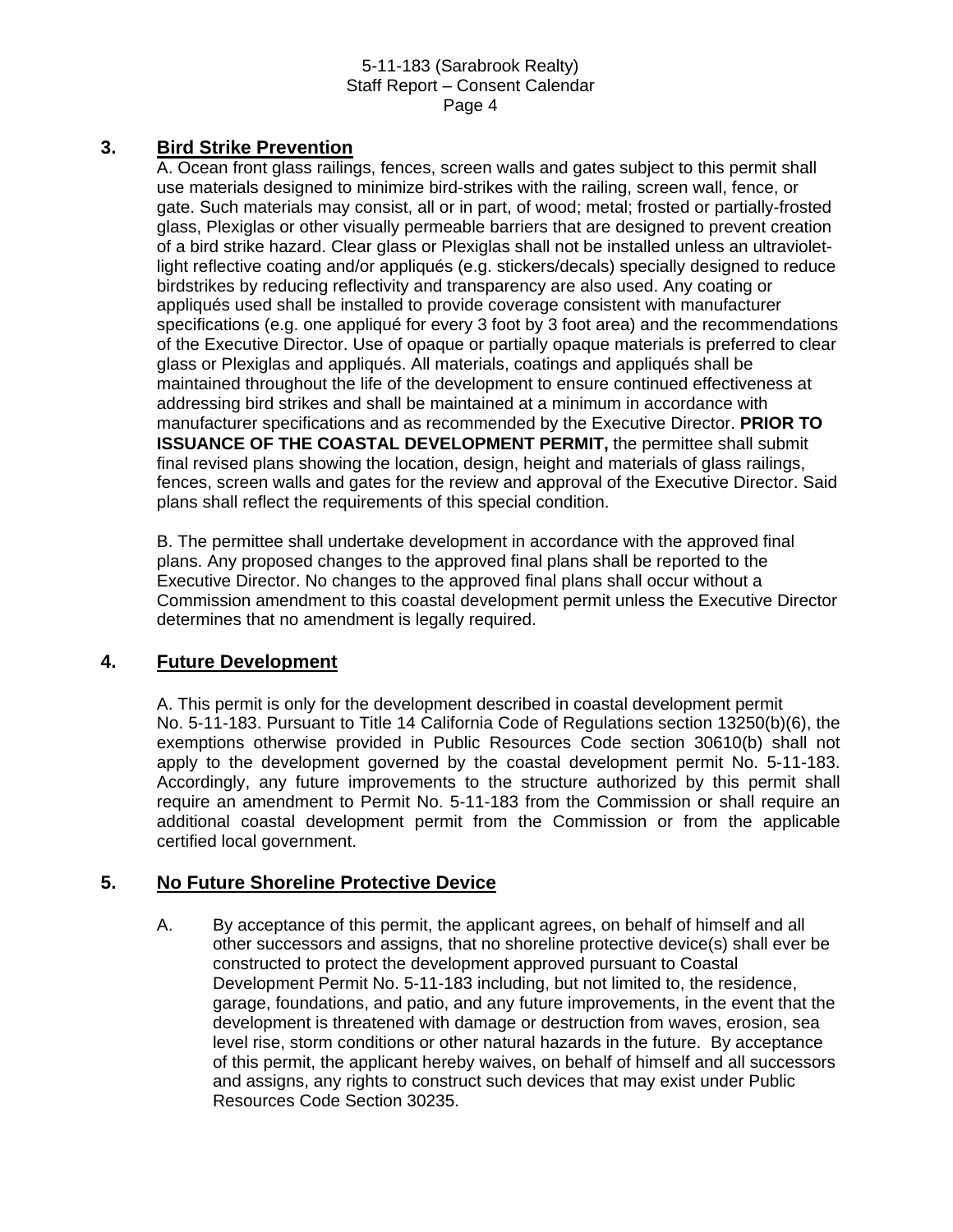B. By acceptance of this permit, the applicant further agrees, on behalf of himself and all successors and assigns, that the landowner(s) shall remove the development authorized by this permit, including the residence, garage, foundations, patio and retaining wall if any government agency has ordered that the structure is not to be occupied due to any of the hazards identified above. In the event that portions of the development fall to the beach before they are removed, the landowner(s) shall remove all recoverable debris associated with the development from the beach and ocean and lawfully dispose of the material in an approved disposal site. Such removal shall require a coastal development permit.

# **6. Deed Restriction**

**PRIOR TO ISSUANCE OF THIS COASTAL DEVELOPMENT PERMIT** (5-11-183), the applicant shall submit to the Executive Director for review and approval documentation demonstrating that the applicant has executed and recorded against the parcel(s) governed by this permit a deed restriction, in a form and content acceptable to the Executive Director: (1) indicating that, pursuant to this permit, the California Coastal Commission has authorized development on the subject property, subject to terms and conditions that restrict the use and enjoyment of that property; and (2) imposing the Special Conditions of this permit, as covenants, conditions and restrictions on the use and enjoyment of the Property. The deed restriction shall include a legal description of the entire parcel or parcels governed by this permit. The deed restriction shall also indicate that, in the event of an extinguishment or termination of the deed restriction for any reason, the terms and conditions of this permit, shall continue to restrict the use and enjoyment of the subject property so long as either this permit or the development it authorizes, or any part, modification, or amendment thereof, remains in existence on or with respect to the subject property.

# **IV. FINDINGS AND DECLARATIONS:**

The Commission hereby finds and declares:

# **A. Project Description and Location**

The proposed development consists of demolition of the existing single family residence, and construction of a new, 25 foot high, 6,162 square foot, two-story single family residence over a basement level. On-site parking for the proposed single family residence will be provided by two covered and one open parking space. The subject site is located at 3124 The Strand, within the City of Hermosa Beach, Los Angeles County. The site is a relatively level beachfront lot located between the first public road and the sea. This 2,733 square foot lot is located on the inland side of The Strand, an improved public right-of-way that separates the residential development from the public beach. The Strand is used by both residents and visitors for recreational purposes (walking, jogging, biking, etc.) and to access the shoreline. The Strand extends for approximately 4 miles, from 45th Street (the border between El Segundo and Manhattan Beach) to Herondo Street (the border between Hermosa Beach and Redondo Beach). The proposed project is located within an existing urban residential area, located about 1 mile north of the Hermosa Beach Pier. There is an approximately 350-foot wide sandy beach between the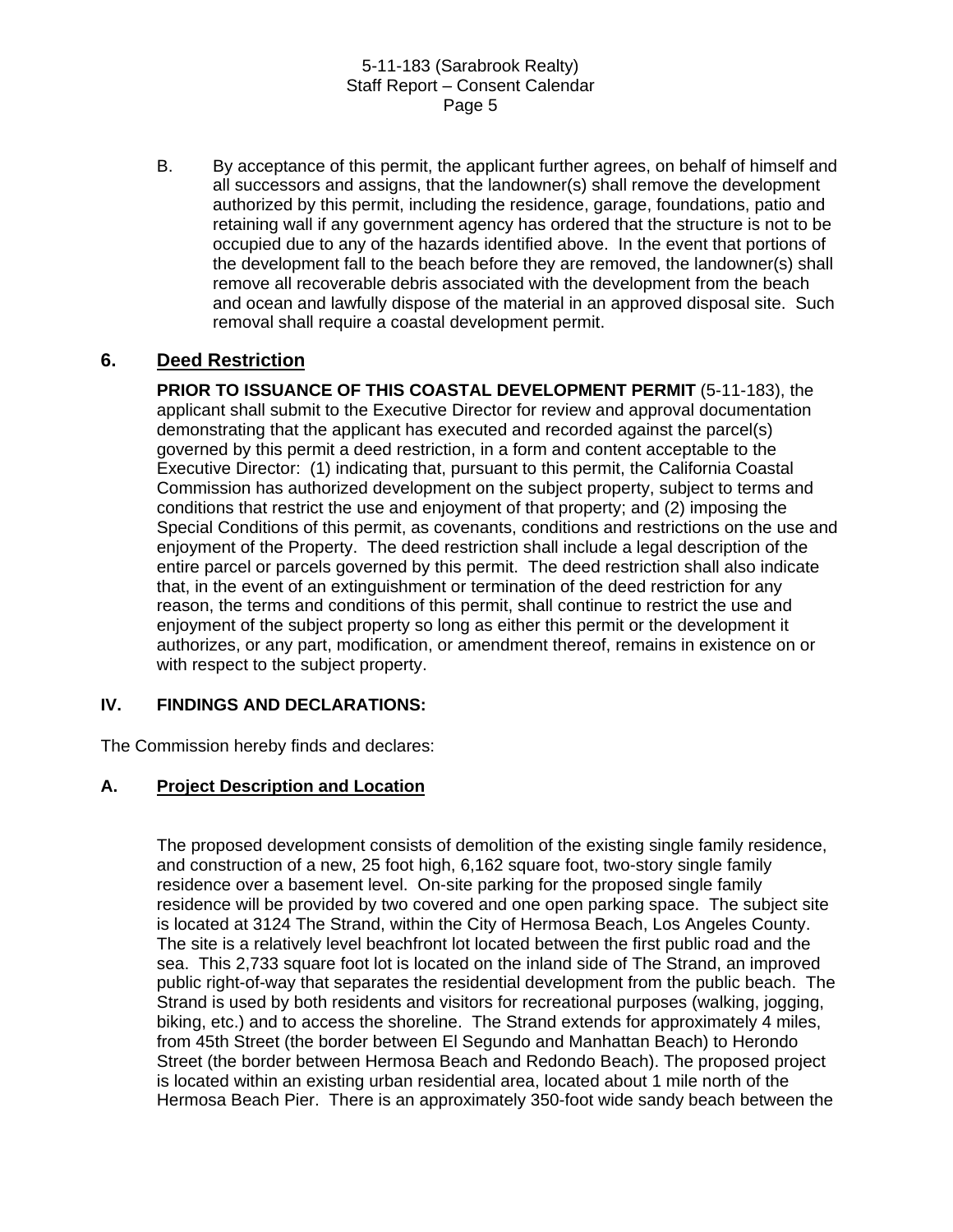subject property and the mean high tide line. Vertical public access to this beach is available to pedestrians via public right-of-way at the western end of 8th Street, located approximately 70 feet to the south of the subject property, and at the western end of Longfellow Avenue, approximately 70 feet to the to the north of the subject site (Exhibit No. 1).

The City has reviewed the proposed project and found it consistent with local zoning requirements, as evidenced by their Approval-In-Concept, dated July 13, 2011. The proposed project conforms to the certified LUP 25-foot height limit for R-1 zoned, low density residential, and conforms to the setback limits for front, rear and side yards.

#### **New Development – Bird Strike Prevention**

Section 30250(a) of the Coastal Act requires, in part, that new development not have significant adverse effects on coastal resources. The proposed project includes the use of clear glass windscreens. Use of clear, visually permeable materials near open space areas are known to have adverse impacts on a variety of bird species. Birds are known to strike glass walls causing their death or stunning them which exposes them to predation. Some authors report that such bird strikes cause between 100 million to 1 billion bird deaths per year in North America alone. Birds strike the glass because they either don't see the glass, or there is some type of reflection in the glass which attracts them (such as the reflection of bushes or trees that the bird might use for habitat).

To avoid these impacts to bird species, the Commission has typically prohibited the use of clear glass windscreens adjacent to open space or park areas. The proposed project, which includes the use of clear glass windscreens, is therefore not compatible with the Commission's past actions relative to bird-strike prevention. Special Condition 3 requires, prior to issuance of the permit, the applicant to submit a set of revised plans which replace clear glass windscreens with metal, wood, frosted glass, or etched glass screens and/or railings. Special Condition 4 states that any future changes to the proposed development, including the railing or addition of glass screening, would require an amendment to this Coastal Development Permit. Therefore, as conditioned, the project does not present a potential bird strike hazard and conforms to Section 30250(a) of the Coastal Act.

#### B. **Public Access**

The proposed development will not affect the public's ability to gain access to, and/or to make use of, the coast and nearby recreational facilities. Therefore, as proposed the development conforms with Sections 30210 through 30214, Sections 30220 through 30224, and 30252 of the Coastal Act.

# C. **Recreation**

The proposed development, as submitted, does not interfere with public recreational use of coastal resources and conforms with Sections 30210 through 30214 and Sections 30220 through 30223 of the Coastal Act regarding the promotion of public recreational opportunities.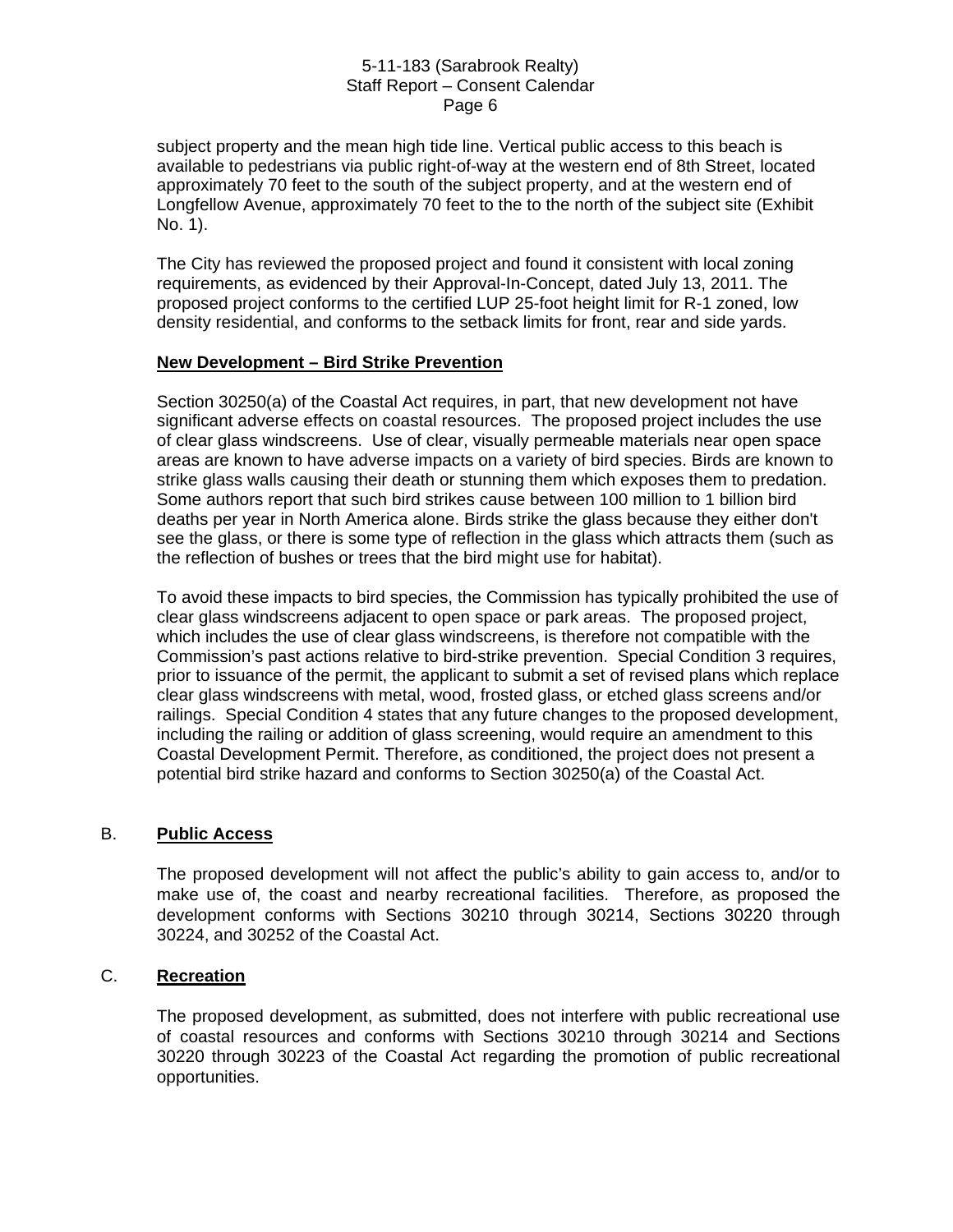#### D. **Water Quality**

The proposed development has a potential for a discharge of polluted runoff from the project site into coastal waters. Furthermore, uncontrolled runoff from the project site and the percolation of water could also affect the structural stability of bluffs and hillsides. To address these concerns, the development, as proposed and as conditioned, incorporates design features to minimize the infiltration of water and the effect of construction and post-construction activities on the marine environment. These design features include, but are not limited to, the appropriate management of equipment and construction materials, the use of non-invasive drought tolerant vegetation, and for the use of post-construction best management practices to minimize the project's adverse impact on coastal waters. Therefore, the Commission finds that the proposed development, as conditioned, conforms with Sections 30230 and 30231 of the Coastal Act regarding the protection of water quality to promote the biological productivity of coastal waters and to protect human health.

# E. **Hazards**

The applicant provided a Coastal Hazard and Wave Run-up Study for the subject property, as is consistently required by the Commission for shoreline development in southern Los Angeles County and Orange County. The Wave Run-up Study was prepared by GeoSoils, Inc. and is dated June 28, 2011. The analysis describes the subject beach as a stable beach and concludes that the proposed development exists landward of the storm wave uprush limit, and therefore will not require any seawall or other shoreline protective device.

Development adjacent to the ocean is inherently hazardous. Development which may require a protective device in the future can not be allowed due to the adverse impacts such devices have upon, among other things, public access, visual resources and shoreline processes. To minimize the project's impact on shoreline processes, and to minimize risks to life and property, the development has been conditioned to: require a drainage and runoff control plan to direct, treat, and minimize the flow of water offsite; prohibit construction of protective devices (such as a seawall) in the future; and to require that the landowner and any successor-in-interest assume the risk of undertaking the development. As conditioned, the Commission finds that the development conforms to the requirements of Sections 30235 and 30253 of the Coastal Act regarding the siting of development in hazardous locations.

#### F. **Deed Restriction**

To ensure that any prospective future owners of the property are made aware of the applicability of the conditions of this permit, the Commission imposes one additional condition requiring that the property owner record a deed restriction against the property, referencing all of the above Special Conditions of this permit and imposing them as covenants, conditions and restrictions on the use and enjoyment of the Property. Thus, as conditioned, this permit ensures that any prospective future owner will receive actual notice of the restrictions and/or obligations imposed on the use and enjoyment of the land in connection with the authorized development, including the risks of the development and/or hazards to which the site is subject, and the Commission's immunity from liability.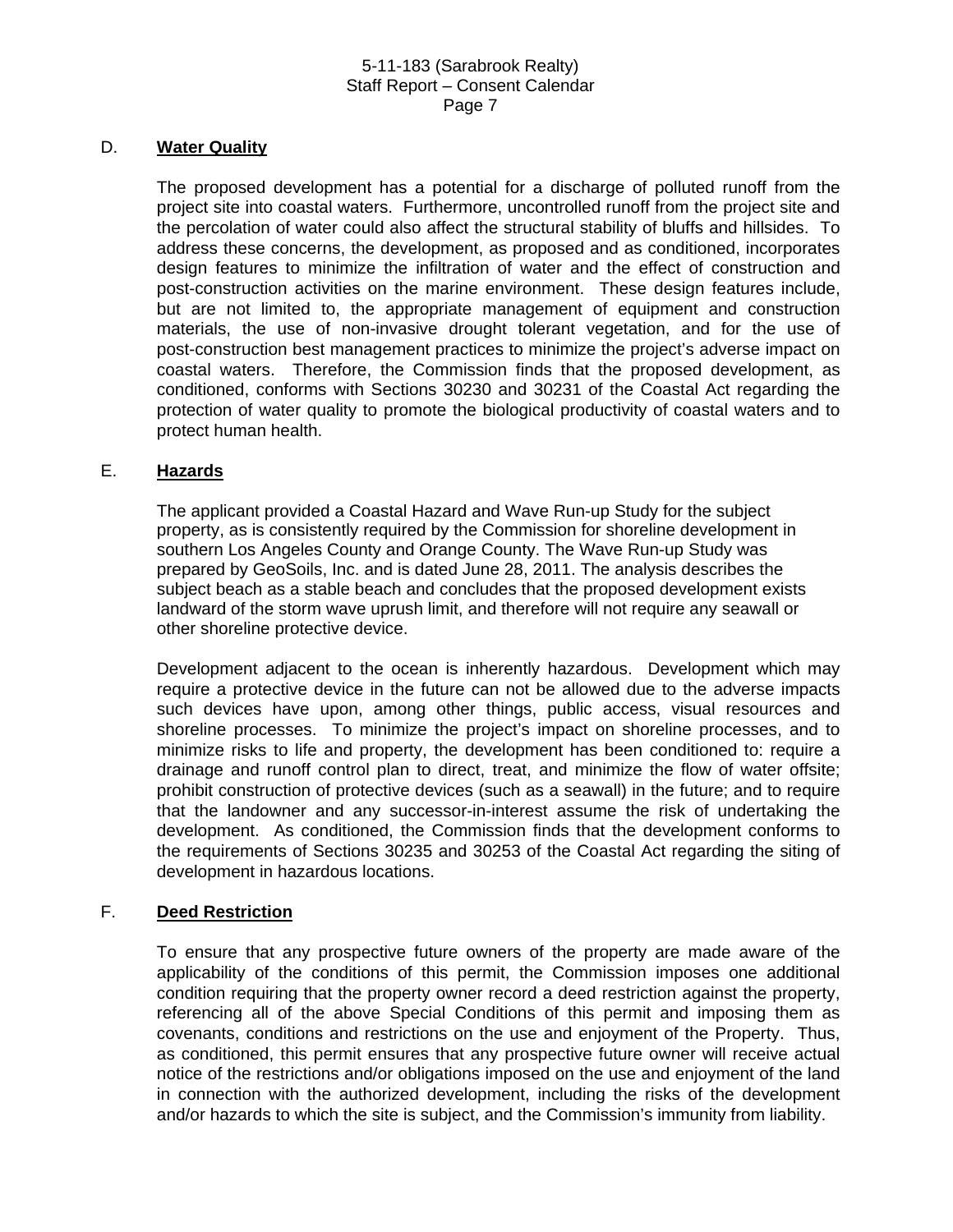### G. **Local Coastal Program**

Coastal Act section 30604(a) states that, prior to certification of a local coastal program ("LCP"), a coastal development permit can only be issued upon a finding that the proposed development is in conformity with Chapter 3 of the Act and that the permitted development will not prejudice the ability of the local government to prepare an LCP that is in conformity with Chapter 3. The Land Use Plan for Hermosa Beach was effectively certified on April 21, 1982, however, as stated, the Coastal Act is the standard of review for this project. As conditioned, the proposed development is consistent with Chapter 3 of the Coastal Act and with the certified Land Use Plan for the area.

# **H. California Environmental Quality Act**

Section 13096 of the Commission's regulations requires Commission approval of Coastal Development Permit applications to be supported by a finding showing the application, as conditioned by any conditions of approval, to be consistent with any applicable requirements of the California Environmental Quality Act (CEQA). Section 21080.5(d)(2)(A) of CEQA prohibits a proposed development from being approved if there are feasible alternatives or feasible mitigation measures available which would substantially lessen any significant adverse effect which the activity may have on the environment.

As conditioned, there are no other feasible alternatives or mitigation measures available which will lessen any significant adverse impact the activity would have on the environment. Therefore, the Commission finds that the proposed project is consistent with CEQA and the policies of the Coastal Act.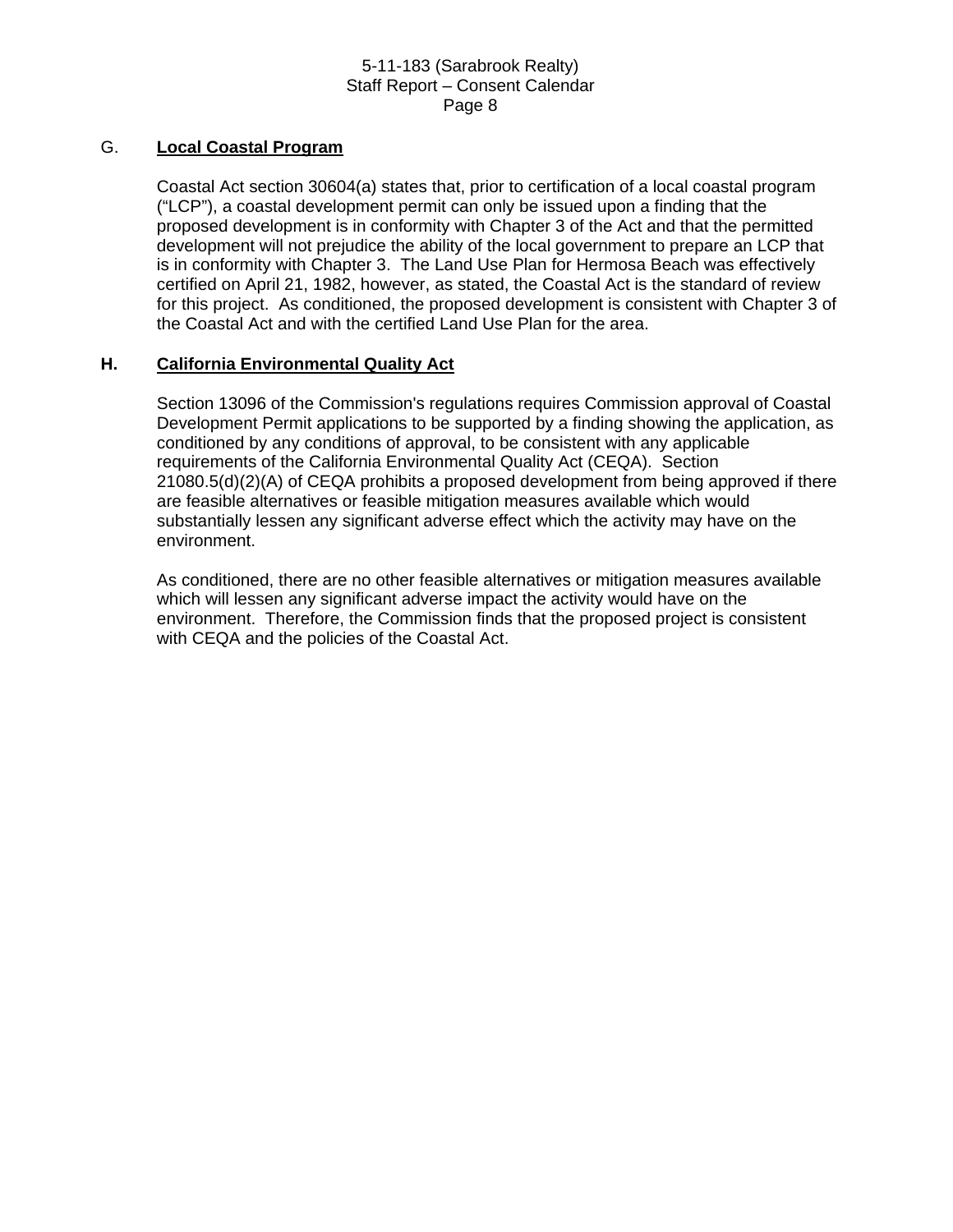| 29T)<br>द्भृत<br><b>ST</b><br>27TH   | 医口<br>Ż.                                                                                                                                                                                                                                                                                 | 6 MALAGA WY<br>7 NAHTUCKET PL<br>8 DOVER PL                                                                                                                                                          |
|--------------------------------------|------------------------------------------------------------------------------------------------------------------------------------------------------------------------------------------------------------------------------------------------------------------------------------------|------------------------------------------------------------------------------------------------------------------------------------------------------------------------------------------------------|
| - 51<br>$26$ T $R$<br>735<br>25Th    | 膈                                                                                                                                                                                                                                                                                        | <b>BLDC</b><br>marine<br>iyenue<br>HPABK<br>AV.<br>Ģ<br>$1001~\substack{+0.023\,0.004}$<br>-ST<br>23RD                                                                                               |
| S                                    | $rac{5}{2380}$<br>ই<br><b>ST</b><br>ৱ<br>$\overline{5}$<br>ig<br>'≇ি<br>ST                                                                                                                                                                                                               | $\frac{28}{2200}$ st $\frac{2}{3}$<br>₹<br>22ND 5T<br>$\Xi$<br>1401<br>≋<br>hm<br>듮<br>ST<br>215T<br>2151 57<br> ⊑ֱ<br>יִ<br>TRW INC<br>CEDAR<br>215<br>5<br>磂<br>19TH<br>20TY<br>芝<br>ST.           |
| 酮<br>TE<br>Ś.                        | हु<br>쳁<br>آساً<br>مسا<br>ST<br>좂                                                                                                                                                                                                                                                        | 19TH<br>SPACE PARK<br>FAYMONT<br>$\frac{25}{1818}$ st $\approx$<br><b>FIRS</b><br>18TH 5T<br>ඩි<br>1501<br>ST<br>18IH<br>旨<br>AVIATION                                                               |
| $\frac{1}{51}$<br>٩Y<br><b>BEACH</b> | .17.IH<br>PINE<br>DAK!<br><b>ALRIUT</b><br>$\frac{z}{u}$<br>SΤ<br>14TH                                                                                                                                                                                                                   | <b>AND THE SERVE THE REAL PROPERTY AND REAL PROPERTY.</b><br>ЪT<br>NENDY<br>redond<br>57<br>PARK<br><b>ROMED</b><br>$\sum_{1274}$<br>$\frac{1}{2}$<br>15TH<br>圝<br><b>EKAR</b><br>10065<br>201<br>37 |
|                                      | $\frac{10}{2}$<br>కింది<br>$\begin{bmatrix} \overline{\mathbf{A}} \overline{\mathbf{B}} \overline{\mathbf{B}} \\ \overline{\mathbf{A}} \overline{\mathbf{B}} \overline{\mathbf{B}} \\ \overline{\mathbf{A}} \overline{\mathbf{B}} \overline{\mathbf{B}} \end{bmatrix}$<br>₿<br>MANHATTAN | <b>MANHATTAM</b><br>BEAU<br><b>ELIZTH ST</b><br>1301<br>뛻<br>278 BLVD3<br>ВE<br>AV<br>WARFIELD<br>1701°<br>PAGEATAN<br>BELEDISIAK<br>$km$ $FS$<br>5T                                                 |
|                                      | 235<br>$-51$<br>yotii<br>st M<br>1001p0                                                                                                                                                                                                                                                  | KIIUT<br>11TH<br>5<br>弖<br>٨V<br>1600<br><b>OUFOUR</b><br>1200<br>$\mathsf{ST}$<br>넕<br>g0TH<br>2200<br>Ē<br>1800<br>RO.<br>$\overline{5}$<br>BATAAN<br>$\overline{m}$                               |
|                                      | <b>SHERE</b><br>BERGE<br>ট<br>$\sqrt[3]{\frac{1}{91}}$<br>l≖<br>ST.                                                                                                                                                                                                                      | E<br> Aniki<br>٨V<br>1501<br>冒<br>57<br>8TH<br>G, U<br>Ū<br>يتغلل<br>1600<br>Κû<br>1201<br>DER.                                                                                                      |
| MANUATTAN<br>BEACH<br>PIER           | ान<br>बांग<br>開<br>디<br>ន្រ្ត<br>Ξ<br>hsoN<br>š.                                                                                                                                                                                                                                         | <b>NERPON</b><br>ğ)<br>ဒ<br>ST<br><b>printil</b><br>2099<br>,PAPR<br>$-1703$<br>٨V<br>PEARY<br>.<br>Exter<br>5T<br>5TH!<br>٨V<br>1501<br>lë,<br>PLANT                                                |
|                                      | <b>STALLED</b><br>营产<br>$\mathbb{R}$                                                                                                                                                                                                                                                     | ţ<br>$\sum_{\alpha \in \mathcal{M}}$<br>ST.<br>$\frac{1}{2}$<br><b>ROBINSON</b><br>ilaay<br>ST<br>æ<br><b>2ND</b><br><b>GRAHAM</b><br>5î<br>-ist                                                     |
| <b>RECENTED</b>                      | T000<br>5T<br>ਦਾ<br>ម្ម<br><b>DUNCAN</b>                                                                                                                                                                                                                                                 | <b>WORLD</b><br>g<br>Ват<br>$1501 \approx$<br>rohda<br>٨V<br><b>GATES</b><br>GATES AV<br>៖<br><b>SON</b><br>즠<br><b>CLIRT</b><br>ind<br>AV<br>CURTIS                                                 |
| G.<br>$JUL$ 2                        | 룈                                                                                                                                                                                                                                                                                        | g<br>al<br>틽<br>2099<br>얇<br>Æ<br>es   A<br>Elaminista<br>VOORHEES<br>.CONT<br>)HS<br>$\mathbb{R}$ av<br>1701<br><b>RUHLANI</b><br>۰AV<br>RUHLANC                                                    |
| HERMOSA<br>ВЕАСН                     | <b>ATTAPLE</b>                                                                                                                                                                                                                                                                           | 2200<br>keCłon(<br>v<br>NELSON<br>٨V<br>1601<br>SHELLEY   ST                                                                                                                                         |
| COASING STREET                       |                                                                                                                                                                                                                                                                                          | <b>MATHEWS</b><br>٨V<br>$\rho_0$ m<br>HINA COSTA HS<br>68<br>.tr<br><b>SE ARTIES</b><br>LIB<br>VD,                                                                                                   |
|                                      | <b>FREE HEELT</b>                                                                                                                                                                                                                                                                        | HERRIN<br>同源<br>5300<br>i.<br>carnegii<br>Canheg1)                                                                                                                                                   |
|                                      |                                                                                                                                                                                                                                                                                          | فمصطلع<br>i Gran<br>ణ<br><b>GRANT</b><br>۸۱<br>orkonoj<br>2100 H<br>2000<br>1700<br>æ1                                                                                                               |
|                                      |                                                                                                                                                                                                                                                                                          | HUNTI贴TON LN雨<br>hárriman                                                                                                                                                                            |
|                                      |                                                                                                                                                                                                                                                                                          | <b>CLARK</b><br>漂川<br>獸                                                                                                                                                                              |
|                                      |                                                                                                                                                                                                                                                                                          | 剖PULLMAN<br>Эрийми ін<br>2100<br>goo<br><b>Electroni</b><br><b>RALMONT L.H.</b><br>10TH S<br>2200<br>1900                                                                                            |
| <b>HERNOSA</b>                       | iEACH.                                                                                                                                                                                                                                                                                   | AF<br>Bá<br>3<br>M<br>${\sf LN}$<br>SPEYER<br>$\frac{1}{\tilde{G}}$<br>AORGAN I<br><b>TILE</b><br>HAVENEYER                                                                                          |
|                                      | $\mu_{\rm H}$                                                                                                                                                                                                                                                                            | <b>THIS</b><br>avememer<br>ĻŅ<br>ů<br>$\mathbf{P}$<br>THE<br>1999<br>$\frac{1}{\sqrt{1-\frac{1}{2}}}$<br>Sen.<br>Can<br>E<br>ian.<br>Fa<br>벌<br>Th<br>ipreckel<br>Illi<br>39R<br>51<br>卮.            |
|                                      |                                                                                                                                                                                                                                                                                          | Ĩ<br>K<br>LΝ<br>AIGNOUH<br>2100<br>HORSE LE                                                                                                                                                          |
|                                      | HERMOSA<br>$BEACH$                                                                                                                                                                                                                                                                       | LARVAG                                                                                                                                                                                               |
|                                      | $\frac{m}{m}$                                                                                                                                                                                                                                                                            | FRE L<br>900<br>Ο<br>MRU                                                                                                                                                                             |
|                                      |                                                                                                                                                                                                                                                                                          | ا ڪ<br>(幕)<br>原<br>ē<br>Ø                                                                                                                                                                            |
|                                      |                                                                                                                                                                                                                                                                                          | Ĩ.<br>厚<br>gani<br>NOÏ<br>51<br>NT!                                                                                                                                                                  |
|                                      | :<br>  KING HARBOR<br>  YACHT CLUB                                                                                                                                                                                                                                                       | en<br>Ro<br>EXIE.<br>ASTAL COMMISSION<br>MARINA                                                                                                                                                      |
|                                      | , nemor<br>neamistrovicu<br>\, mittania                                                                                                                                                                                                                                                  | $\begin{array}{c}\n\sqrt{\text{det} \text{Var}_\text{A}} \\ \frac{1}{1001} \\ \text{ReDOMDO} \\ \text{F} \\ \text{HS}\n\end{array}$<br>b<br>50509<br><b>MICHELLE</b>                                 |
| $\sim$                               | KING<br>HARBOR                                                                                                                                                                                                                                                                           | ĤIB                                                                                                                                                                                                  |
| $\ddotsc$                            |                                                                                                                                                                                                                                                                                          |                                                                                                                                                                                                      |